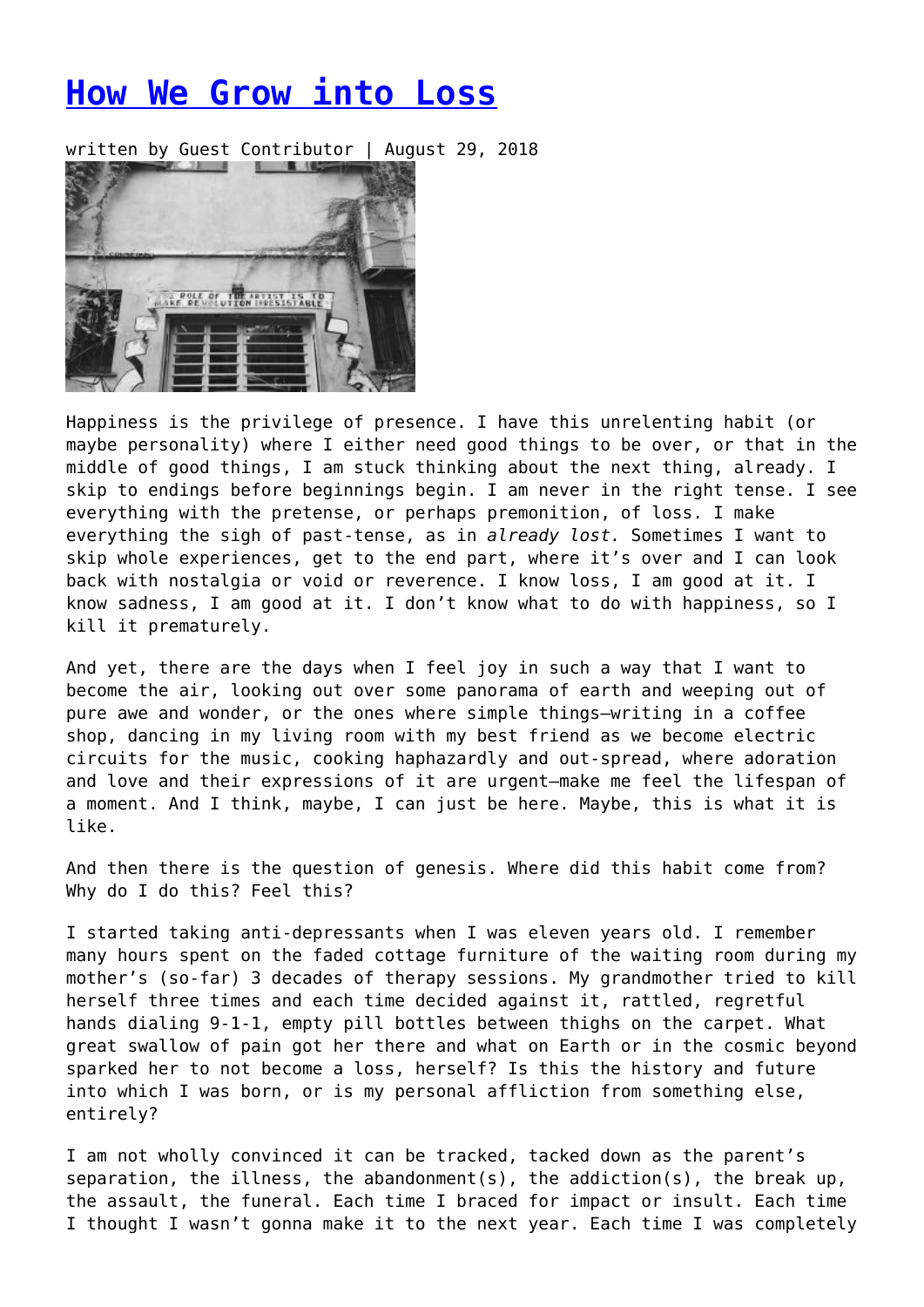alone. All these topical transgressions, some silos, some patterns. I believe it to be something deeper, inside me so thoroughly one might mistake it for an accent, or a shadow. This knowing. Of something coming.

\*

"I'm going to get milk, be back in 10 minutes," my mom announced.

Some time later, I stood shaking in my brother's room staring at the clock, counting the minutes, the space between when she said she'd be home and the hot, heightened now. I was overwhelmed by the unquestionability of facts. The store was right around the corner, two driveways' walk. 45 minutes had passed. I was convinced she was dead. I saw dropped quarters chiming against the sidewalk, splashed open milk cartons, a struggle.

I told this to a friend once and laughed, said it must have been due to all the *Law & Order* my parents used to watch, and, by extension, that I'd absorbed. That "DUNDUN" sound haunted the shit out of me. But the truth came in the caught breath after the chuckle.

There were many nights like this. I'd had violent images burned into my mind. Once, my mom told me the story of Matthew Sheppard, young gay man, stalked and murdered, sprawling across a farm post in Wyoming, set on fire. Once, with tears in her eyes, she told me of women raped and killed simply for the enticement of their bodies, whole villages burned down. My mother is gay. My mother is a woman. Sometimes my small town felt like it was on fire. And so death was not a question, rather simply that of when. Death bewildered me, I saw so much of myself in it. I had a habit of imagining my death and those of the people I loved in the dark hush of my bed before sleep found me (No wonder it always took so long).

I was 8 years old. Later, I found out she was getting high, crouched among the veil of tall grass near the creek in the far back of our landlord's yard.

During that time, my life always felt in lack, about what we didn't have. Enough milk, cable, money for new clothes, safety (or the perception of it), rent this month, a vacation planned, some semblance of family, traditions. When you are ruled by lack everything becomes about insecurity, uncertainty, comparison. I think my moms were always searching, too.

My mom in drugs, lovers, get-rich-quick schemes, and hurt. My mama in partners, different states, parenthood at a distance, and silence.

Growing up gay means nothing is given or a given. Not family, a house on some cul-de-sac, a great love, children, a job, next year, any time at all. Only this knowledge.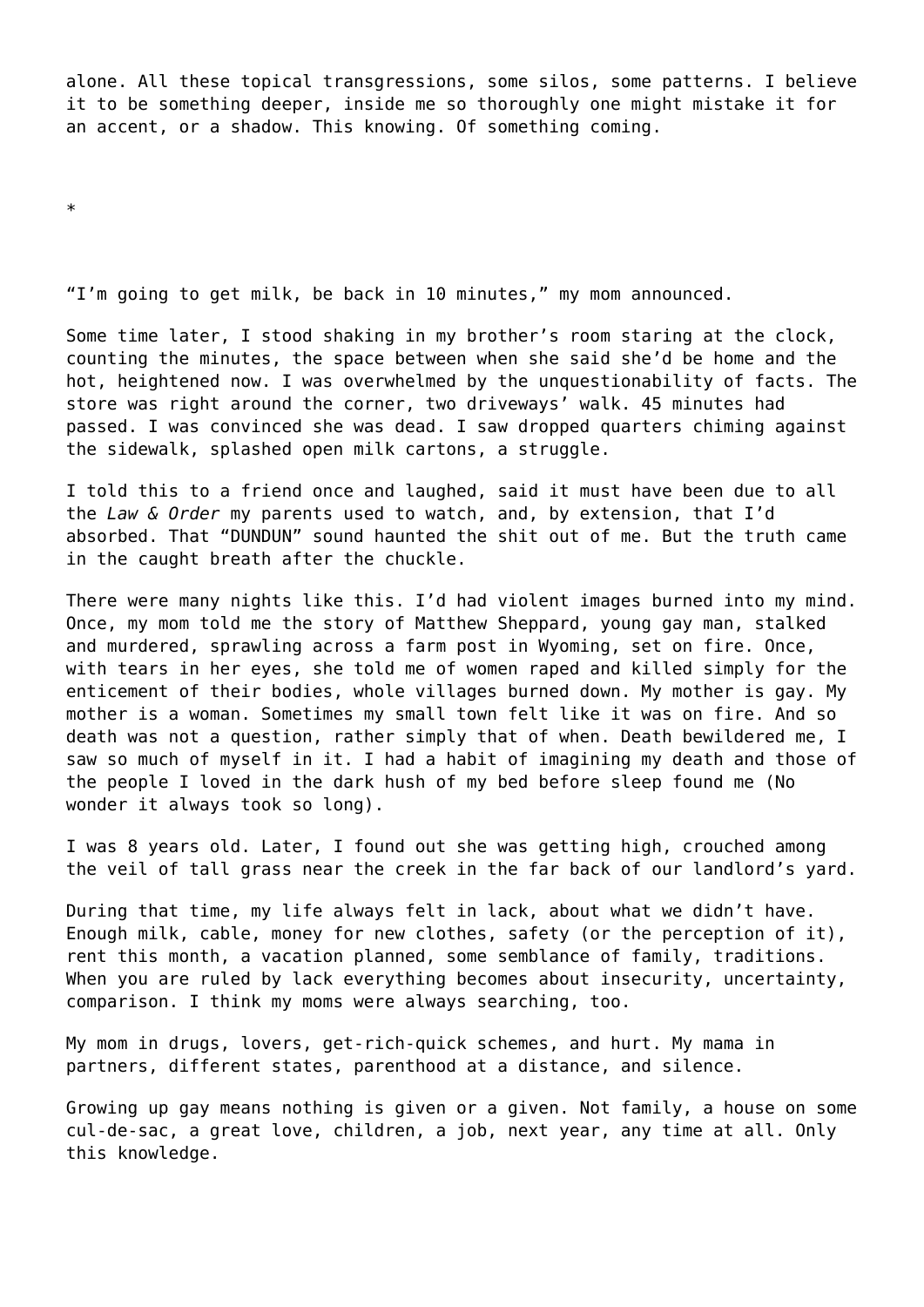Sometimes we'd had what seemed to be the entire lesbian community of Connecticut in our living room for some Super Bowl party or summer potluck. I don't have enough fingers to count the number of times I'd been dragged to somebody's friend's partner's get-together-something of a small town stranger, lugging a red pleather cooler, my mom with her fold out chairs, my brother and I, ornaments in the background of some search for connection, belonging.

Butch, femme, leather jackets, denim that smelled of smoke, clutching beers and hands to chests. Their relationships all seemed like a game of musical chairs. One gathering, these two together, the next some kind of swap had occurred, every time the same jumbled group. One always named Jan, Janice, or Janet, always a Brenda, Debbie. Viewing this at 15 I'd found it pathetic, laughable, almost. Didn't these women know how to be alone and why couldn't they be? I won't be like that (Will I?).

These strange gatherings behind closed garage doors or carefully laid off back porches were both exciting and terrifying. Part of me felt a quiet pride, part of me was absolutely unnerved that this might be what my own future would look like. Where else did we exist if not in this room? Were there more of us? Or is this all who's left? How do we know how to grow old when this is the first generation who's even had the prospect?

My vision of gay people living in the world, living at all, started and ended with the women in those spaces, my parents and their peers. I couldn't see any age after that (Many of those women have since died, caught in a middle age).

The dissonance between weekends once every several months like this and the hellish isolation of high school was astounding. I used to love school, but not anymore. Well, I still loved school, rather it was the people I'd grown to hate. And they hated me. The gay girl with gay moms, of course they did. I was nothing they knew how to understand, let alone like.

"There's nothing we can do about it," smirked the Vice Principal of my high school.

My mother snapped at him. I was too busy trying to keep a welling cry taut in my throat.

"Sometimes the police can get involved in these matters, but usually that is after a suicide or greater crime has occurred," he justified.

He didn't look me in the eyes. Maybe he would see too much of his children in my awkward, frenzied body. Or worse, on the sending end of the pages and pages of printed out anonymous messages I'd received, telling me, in various ways all the reasons I needed to kill myself, how disgusting I am, the faggot family.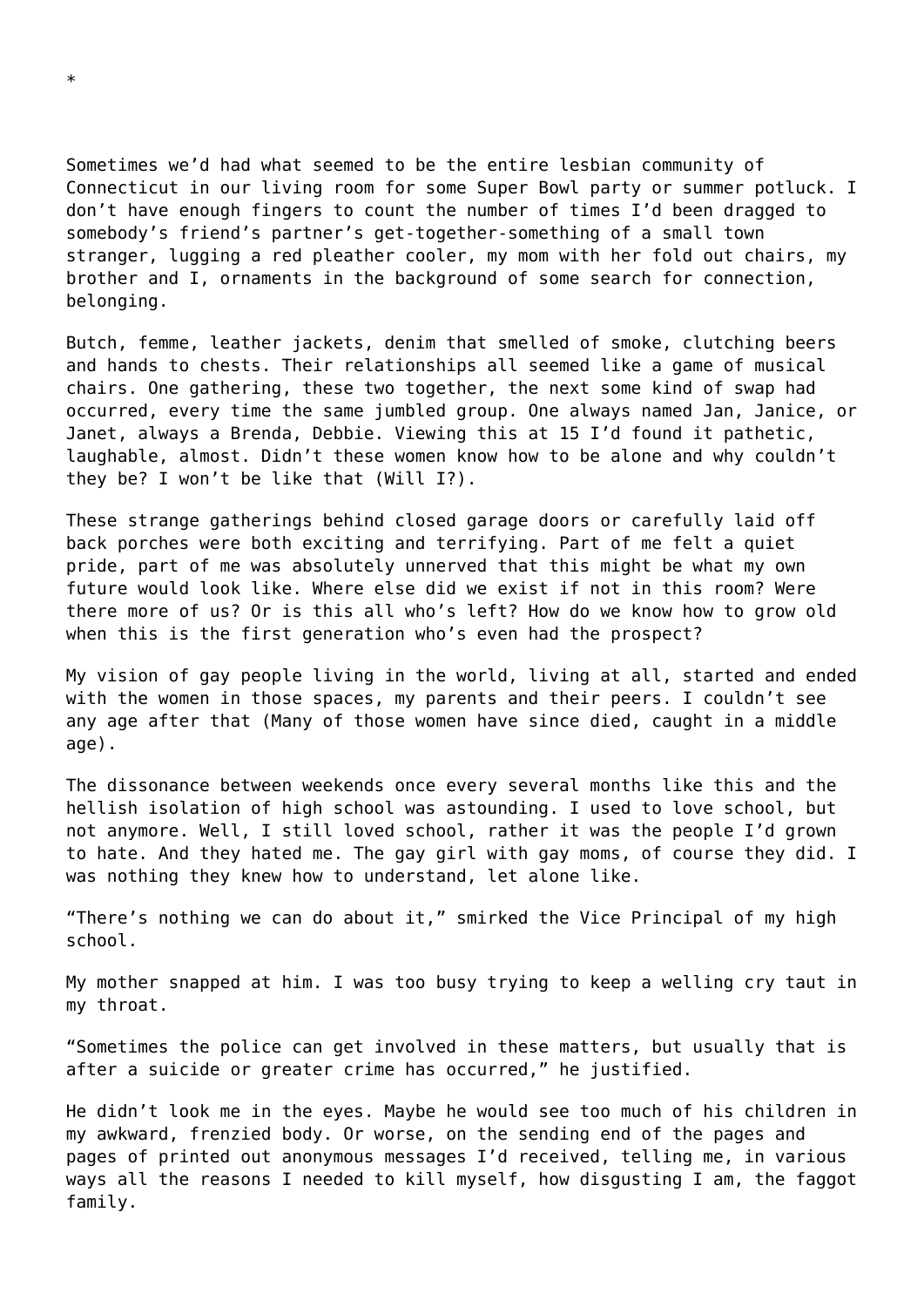My favorite book at the time was *The Perks of Being a Wallflower* (Shocking). I spent a lot of time watching, waiting, taking everything in. I knew what I was in for. I'd seen it. In my parents, those women circled in somebody's house, brought together by desperation. I, too, was desperate. To be seen and to be invisible, to get the fuck out of there, to overcome, to forget. I knew what I was in for. It was always looming. I lived and operated from that central knowing. This haunting. This something of a monster, out there, coming for me. How do you grow into loss?

\*

After work, my coworkers and I go out to dinner, find ourselves laughing on the outdoor patio of a restaurant I can't remember the name of. We eat, drink, lit up by string lights, our bodies pressed into unyielding frames of aluminum chairs.

We make lists and reminisce. Display what we are supposed to, the typical topics of conversation. We think we are doing things right, if only for the craft cocktails and overtly placed succulents. The waiter presents a rainbowed list of June happy hour drinks. They think this progressive, celebratory.

Someone takes a picture, that will later be hashtagged with something mediocre and annoyingly trite.

It all feels a little false. Premeditated. Performative. This is all a performance. Dinner and Pride. But there is love here, too.

I walk home alone and nearly lose my breath when a firefly lights itself on fire. Something in me tells me to run, hurl my body forward into the purple air. This blistering twilight, this hot, not yet night.

I enter the hollow of my studio, set down my bag, take off my bra. Stand fixed to the window through which I slip into the envelope of blackening night.

I skipped Pride this year, but still call my friends to wish them a happy one.

"Did you go?"

"I did . . . and I wish I hadn't. You know, it's just hard."

"I know. Sometimes, I feel like I hate it."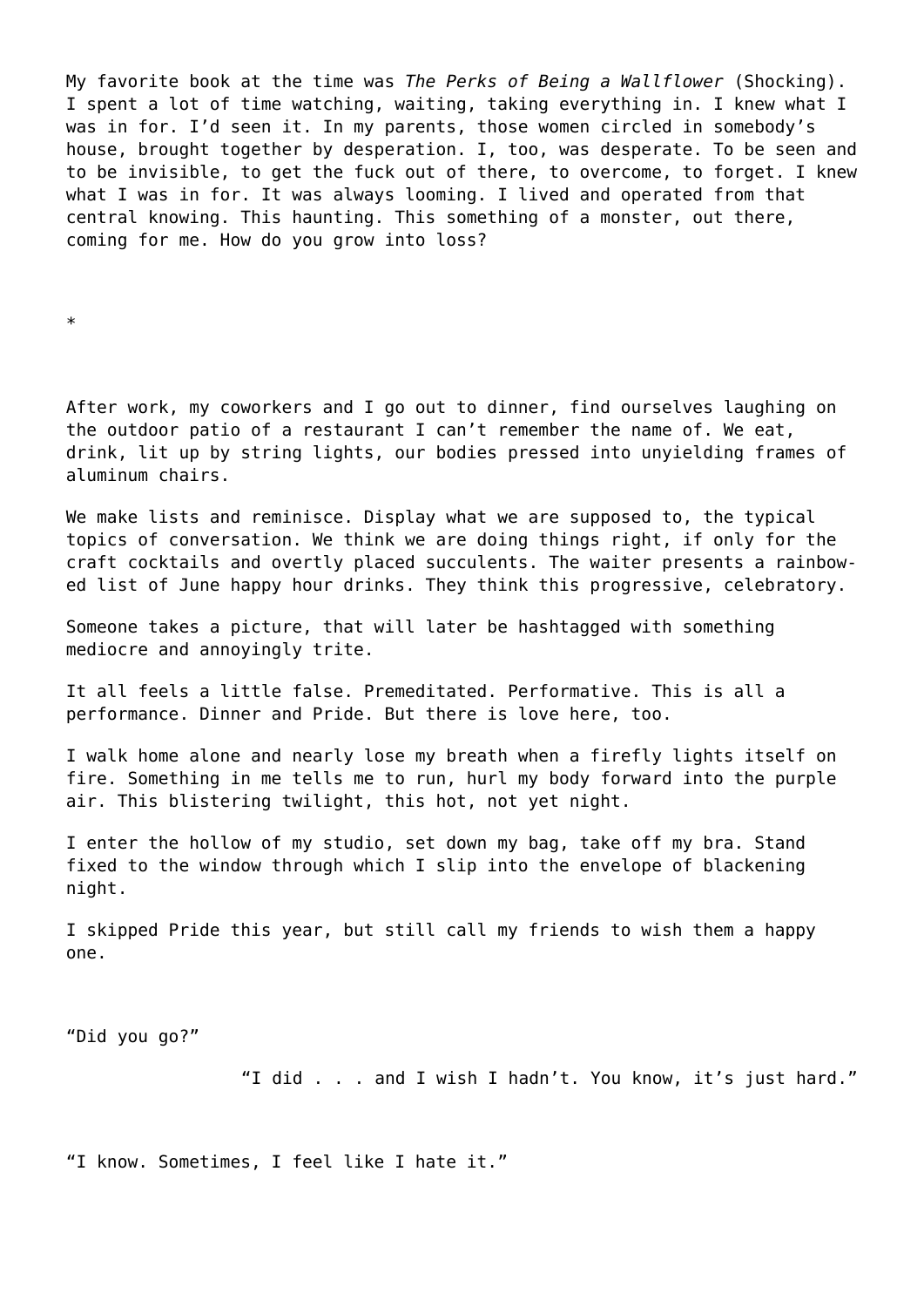"Vibes. Maybe this is stupid, but I feel like I need to post a picture of myself there to show everyone I'm happy and like I've made it or something, especially since things haven't been going so well for me. I feel like I have nothing to show for my life and I'm gonna be 25 like what the fuck."

"You don't have to. You shouldn't."

"What were you saying before, though, something about time."

"Oh. Yeah, I don't know. I've been reflecting on why feeling like I've wasted time these past few years since graduation has had me so anxious, and I think it's because I've always seen my time as something that was extremely limited. Honestly, I've always had a hard time picturing myself living out a whole life."

"What do you mean?"

"I guess, it's not that I didn't see myself having a future in terms of being successful or whatever, more that I honestly just didn't see myself *IN* the future. I couldn't picture myself truly experiencing joy and love and reason or settling into a particular lifestyle or a life in general. I've never been able to really see myself past my mid-twenties. Partially because I always had this strange feeling since I was a child that I was going to die young, but I think also because I couldn't see myself in anyone older than me, not even my parents. Visibility is so deeply important and for some reason I just never really felt like I could see my full self in the people around me or out in the world—gay, survivor, someone who overcame a childhood disease, someone who fought depression, a witness to and victim in abusive familial relationships, etc. I saw bits and pieces of myself but never my whole self and I got to thinking that I'd had too much baggage, too much darkness, too many complications to really live out a life."

"Wow. Yeah. I really feel you. Say more about that."

"Well, even today I can't really yet see myself growing old. I can't even see myself into middle age let alone waddling my saggy ass around a porch (idk why but I see an inherent relationship between older people and porches). I can't see that far down the line, but what I do know, now, is that I want to get there. I want my ass to sag someday! I want to live. I want to live, and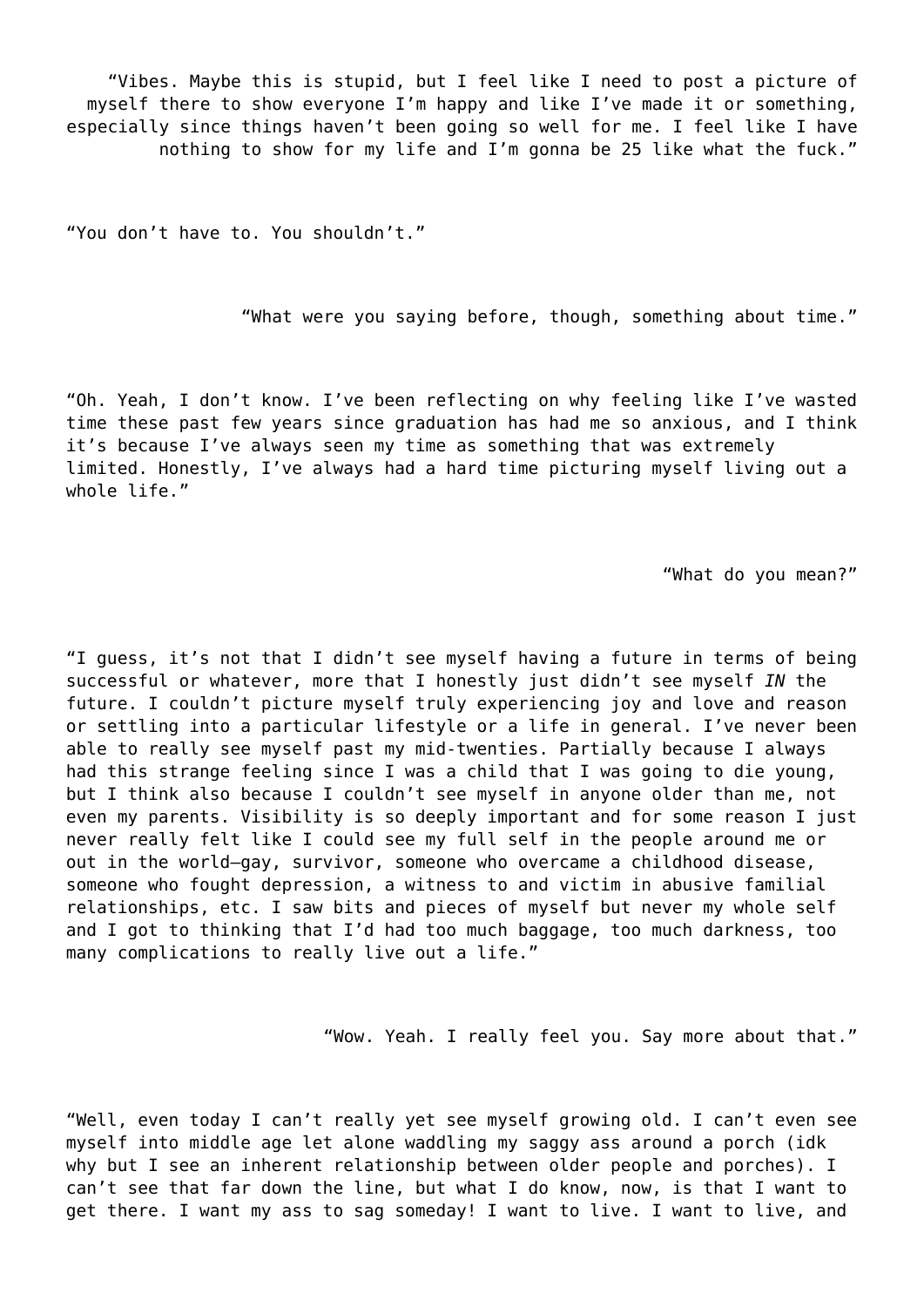that, in itself, is a great victory, because I know what it's like to not really want that. You know what I mean? I hope I'm not alone in all these weird feelings about the future. I'm not sure I've ever really shared this so honestly with anyone."

"Haha, same! Really, though. And I'm glad you want to, boo. I think I'm finally at the place where I do, too."

"Yes! It's crazy, but lately, I've been having these moments where I feel like my heart is literally expanding, and it makes me lose my breath. Like when I'm looking out the window on the bus, late in bed by myself, walking out of my apartment. Nothing even special about the moments. I don't know how to describe it, but it feels like my future stretching out in front of me. Like my time here, alive, is growing. And I can see the faint beginnings of something. Thanksgivings and poetry nights and work achievements and friends' birthdays and all of it, all of it mixing together, coming together. It's coming together, right here in front of me. It takes the breath right out of me. I don't know. Maybe the best way to explain hope is being able to see yourself in the future, for time being both finite and boundless, and you, come undone and eager for more. What's coming for me and what I'm coming for."

The next day, I am lethargic with the routine of circumstance and the vastness of prospect. I pull out my phone, open Instagram, see a bright, smiling picture, floats behind, glitter on her face. Posted one hour ago. I comment: one purple heart emoji.

\*

My very existence had to be fought for, paid in cash, injected. My life was calculated. I do not identify with rainbows or pride or coming out of the closet. I was born into the swinging of that open door, everything irrevocably changed and changing. I'm embittered by the singularity of those narratives, resent their weight and responsibility, their positing of shame, and am alienated, how they assume the finality of suffering, as if pain begins and ends in one or the other.

I identify with something else. The heart race of anticipation. Struggle as a verb. Imminence. What is impending. The knowing.

Yes, love is love. But it's not always that simple, that equatable. I look at my moms. I look at my friends. I look at myself.